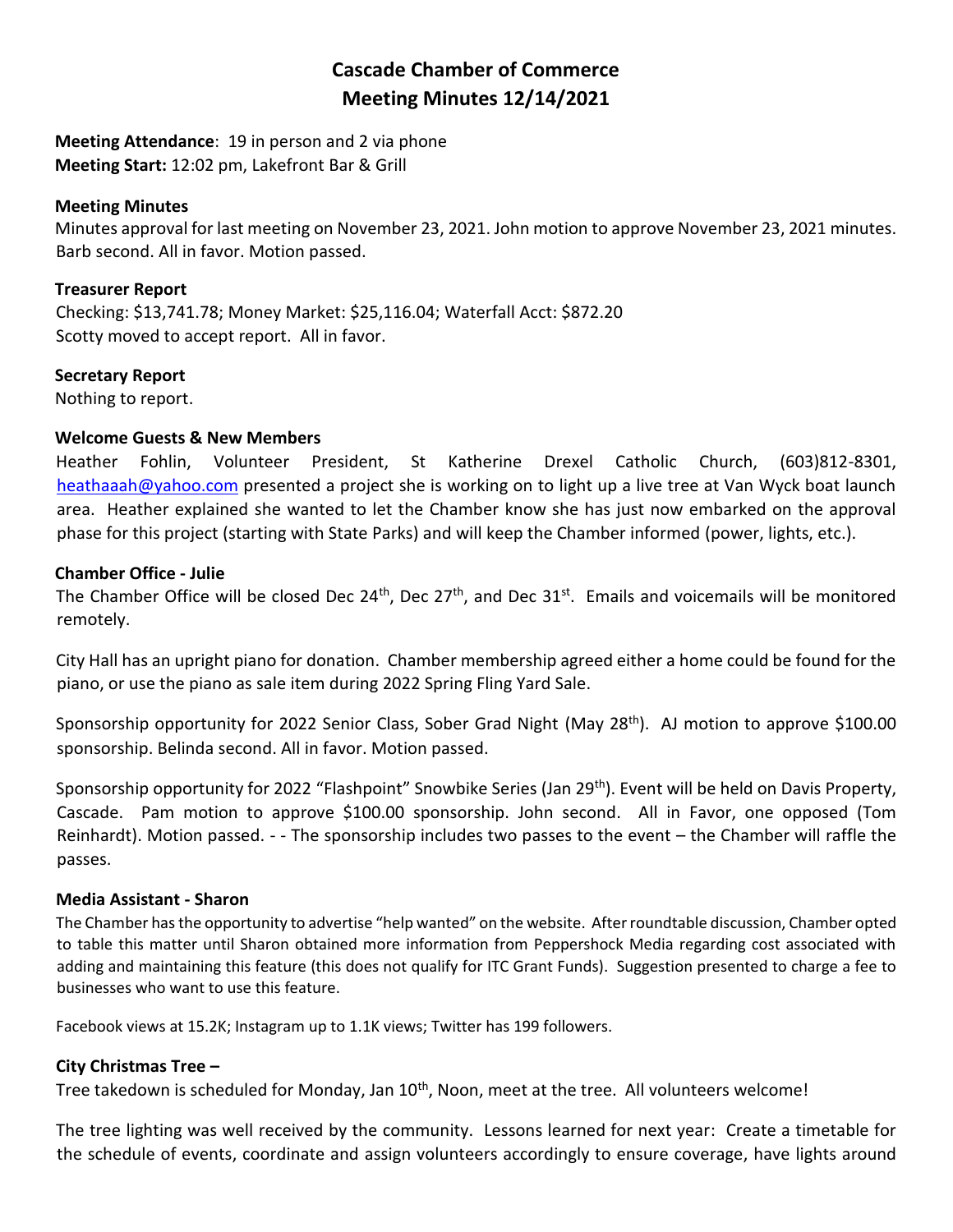the hot cocoa area, light the tree earlier. Suggestions for next year include: have a vendor tent, sell candy canes to hang on the tree, charge a fee for making ornaments –vs- donations.

# **2022 Board of Directors–**

Open Seats: President (Jenni stepping down)

Vice President (Brian stepping down)

Member at Large (seat 1)

Member at Large (seat 2)

Unless others express interest, Secretary (Alison Haupt) and Treasurer (Pam Holden) willing to continue on the Board.

2022 Ballot distributed to Chamber Membership. (Tom Reinhardt, candidate for President; Phillip Wyatt, candidate for Vice President, Belinda Provancher and Student Council Rep for Member at Large). Online ballots were due no later than Dec 10<sup>th</sup>. Additional ballots collected during this meeting. Results will be announced at Dec 28<sup>th</sup> meeting. Newly elected Officers/Board members shall assume their offices/duties at the first Chamber meeting in January 2022 (Jan  $11<sup>th</sup>$ ).

Motion by Tom to have "two members at large" seats (in keeping with By-laws) and an additional seat reserved for Student Council Rep from Cascade Schools. Scotty second. All in favor. Motion Passed.

# **2021 Business of the Year Amendment – Jenni**

Lakefront Bar & Grill won the award last year. Tackle Tom's came in 2<sup>nd</sup> by one vote. Lakefront opted to relinquish designation for two years in a row. Tackle Tom's has been doing so much for the community and deserves the recognition. Pam motion to accept amendment for 2021 Business of the Year from Lakefront Bar & Grill to Tackle Tom's. Belinda second. All in Favor. Motion Passed.

# **Fireworks Contract /Vendor –**

Jenni reported that Brian has feelers out for a vendor to provide and set off 2022 Thunder Mtn Days fireworks display. Jenni will also touch base with Kathy Hull.

# **Mayor -**

Water study completed. Recommendations include drilling an additional well within the next 5 years. The City will push/promote water conservation efforts. Also going to explore use of surface water for irrigation.

Moving forward on installation of exercise pods along The Strand.

The City is looking for a college student with Excel experience to work on a specific project. Contact the Mayor if interested.

Grant application for funding to pave section of Lakeshore (from Lake Cascade Pkwy to Dam Road) submitted.

Grant funding obtained for updating Comprehensive Plan to include Aging in Place.

Regarding town deer, the Mayor is considering formation of a citizens' committee to address matter.

The Mayor indicated the West Central Mountains Economic Development Council (WCMEDC) has an opening for a representative from Cascade. Anyone interested contact the Mayor.

# **2022 Cascade Representative to McCall Chamber – Scotty**

Scotty reported the McCall Chamber has kicked off a new campaign "McCall Promise – Be Kind" <https://visitmccall.org/the-mccall-promise/>